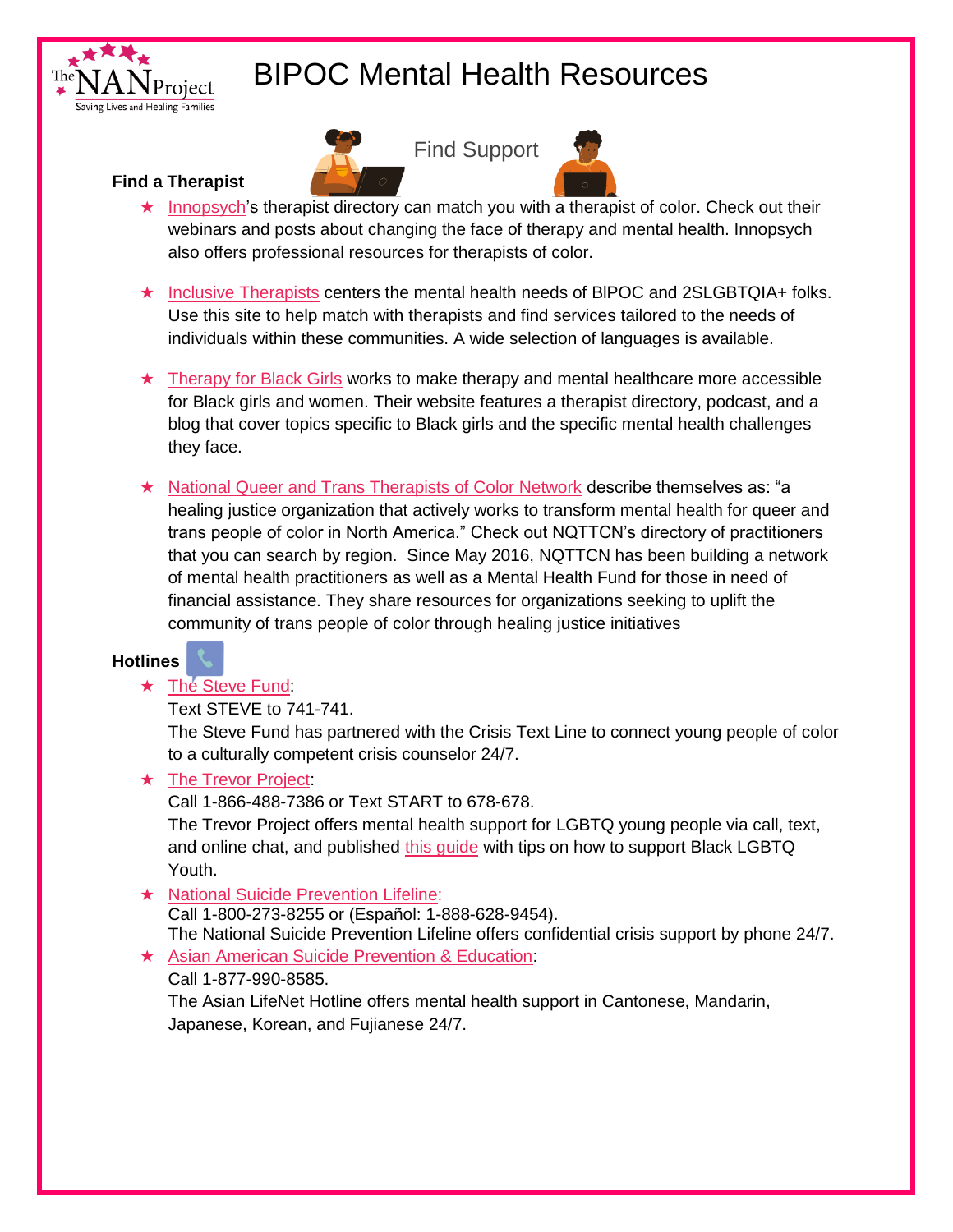

Learn More About BIPOC Mental Health

- ★ [Ourselves Black](https://ourselvesblack.com/) promotes Black mental health and wellness through narratives and sharing experiences. OB has a print magazine, online magazine, blog, and other educational resources for Black folks.
- ★ [NAMI-Resources for Black People:](https://www.nami.org/Your-Journey/Identity-and-Cultural-Dimensions/Black-African-American) A comprehensive mental health guide for Black/African American people. This page offers information on mental health care barriers, cultural competency, and includes a list of mental health resources, therapist directories, self-care guides, and educational resources. Spanish translation is available.
- ★ [AFSP-Mental health resources for underrepresented communities:](https://afsp.org/mental-health-resources-for-underrepresented-communities#general-resources) A list of national mental health and community empowerment resources for Black; Native & Indigenous, Hispanic/Latinx; Asian American, Native Hawaiian, and Pacific Islander communities.
- ★ [Asian Mental Health Collective](https://www.asianmhc.org/) seeks to destigmatize mental health issues in Asian communities, without compromising cherished traditions and culture. AMHC provides connection and information through their Facebook group, resource library, video webseries, and meetup groups.



- ★ [The Safe Place App:](https://apps.apple.com/us/app/the-safe-place/id1349460763) features self-care tips, information about mental health conditions, and techniques for managing your mental health, with resources specifically for people of color and Black people.
- $\star$  [Elevate App:](https://getelevateapp.com/) A Black-owned self-care app that provides inspirational messages, selfimprovement challenges, and a community of hope for people who are experiencing mental health challenges.
- $\star$  Subdial [alternatives to calling 911](https://subdial.app/) is an app that provides local first responder resource options specific to the user's needs. Subdial offers resources for incidents involving mental health, domestic disturbances, homelessness and other incidents.

Learn More:

★ **How can race influence mental health?**  Project LETS- [Race and Mental Health](https://projectlets.org/race-and-mental-health)



- ★ **How can I support the mental health of students of color?**  The Steve Fund Video Toolkit- [Supporting the Wellbeing of Students of Color](https://www.stevefund.org/video-toolkit-supporting-the-well-being-of-students-of-color/)
- ★ **How can organizations support the mental health of Black employees?** [How Organizations Can Support the Mental Health of Black Employees](https://hbr.org/2020/06/how-organizations-can-support-the-mental-health-of-black-employees)
- ★ **How can I honor victims of racial violence?**  [Talk About Trayvon, A Toolkit for White People](https://blacklivesmatter.com/wp-content/uploads/2017/10/Toolkit-WhitePpl-Trayvon.pdf) by Black Lives Matter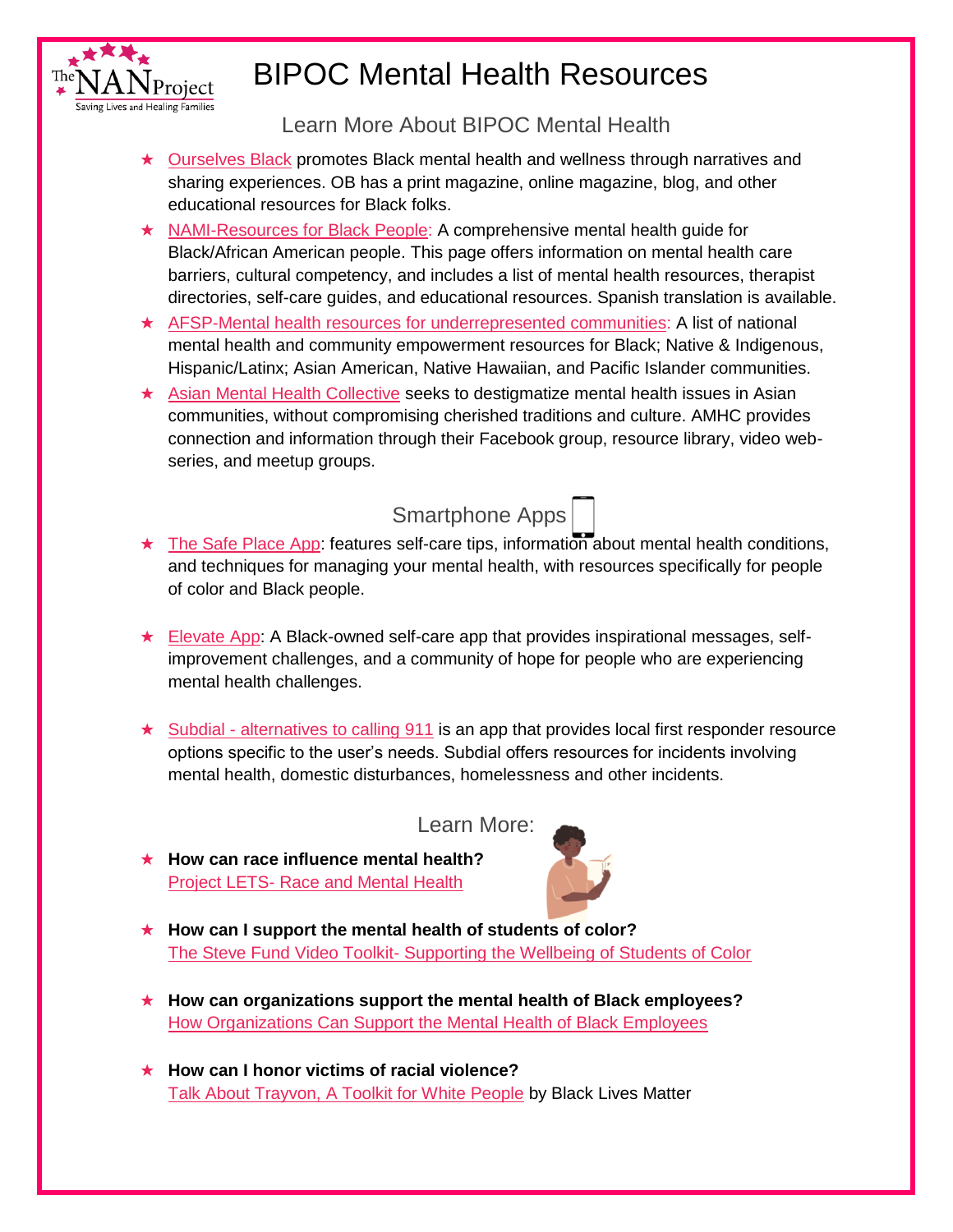

★ **What does it mean to be an ally, or anti-racist?**  [The Guide to Allyship](https://guidetoallyship.com/) [South Asian Sexual and Mental Health Alliance-](https://docs.google.com/document/d/1BRlF2_zhNe86SGgHa6-VlBO-QgirITwCTugSfKie5Fs/preview?pru=AAABcqEXF2U%2A7GlHPDIccfWgShciuGca5Q) Antiracism Guide



## **The Friend Zone** <https://soundcloud.com/thefriendzonepodcast>

The Friend Zone is a weekly podcast about all things mental health, mental wellness and mental hygiene ('cause who wants a musty brain?). Every Wednesday, hosts and real-life friends Fran, Dustin and Assanté share often-hilarious stories about their personal growth and lessons learned along the way on subjects like conflict resolution, parenting their inner child, discovering their love languages, and much more.

# **The Read** <https://soundcloud.com/theread>

The Read is a popular podcast and soon-to-be television show about analyzing (and often dragging) celebrity and entertainment culture.

### <https://www.out.com/television/2019/3/14/reads-kid-fury-and-crissle-west-are-coming-tv>

But in a newer segment titled Crissle's Couch, co-host Crissle West shares lessons she's actively learning in therapy, answering listeners' letters and offering her own advice for growing through a setback, trauma or misunderstood mental health issues and sometimes, Kid Fury will chime in with his own advice.

## **Brown Girl Therapy** <https://www.instagram.com/browngirltherapy/>

Brown Girl Therapy is a social media platform founded by HuffPost editor Sahaj Kohli that provides a wellness community for South Asian and first-generation women. This pro-therapy page provides advice, affirmations and a safe space to share the unique experiences of being a first-generation American. <https://www.instagram.com/sahajkohli/>

# **Latinx Therapy** <https://www.instagram.com/latinxtherapy/>

Latinx Therapy is another directory and social media platform dedicated to destigmatizing mental health care in the Latinx community. Founded by Adriana Alejandre, the platform offers a bilingual podcast and extensive therapist directory for those seeking help or reassurance as they explore their mental health. <https://www.instagram.com/latinxtherapist/>

# **MannMukti** <https://www.mannmukti.org/our-story>

MannMukti, which is Hindi for "mental liberation," is a place for South Asians to speak up and normalize mental health care in their communities. A self-described storytelling platform, MannMukti seeks to "encourage healthy, open dialogue of mental health issues in an effort to remove stigma, improve awareness and promote self-care." Interested parties can share their own mental health journeys by joining the community forum. <https://www.facebook.com/groups/206684379895063/>